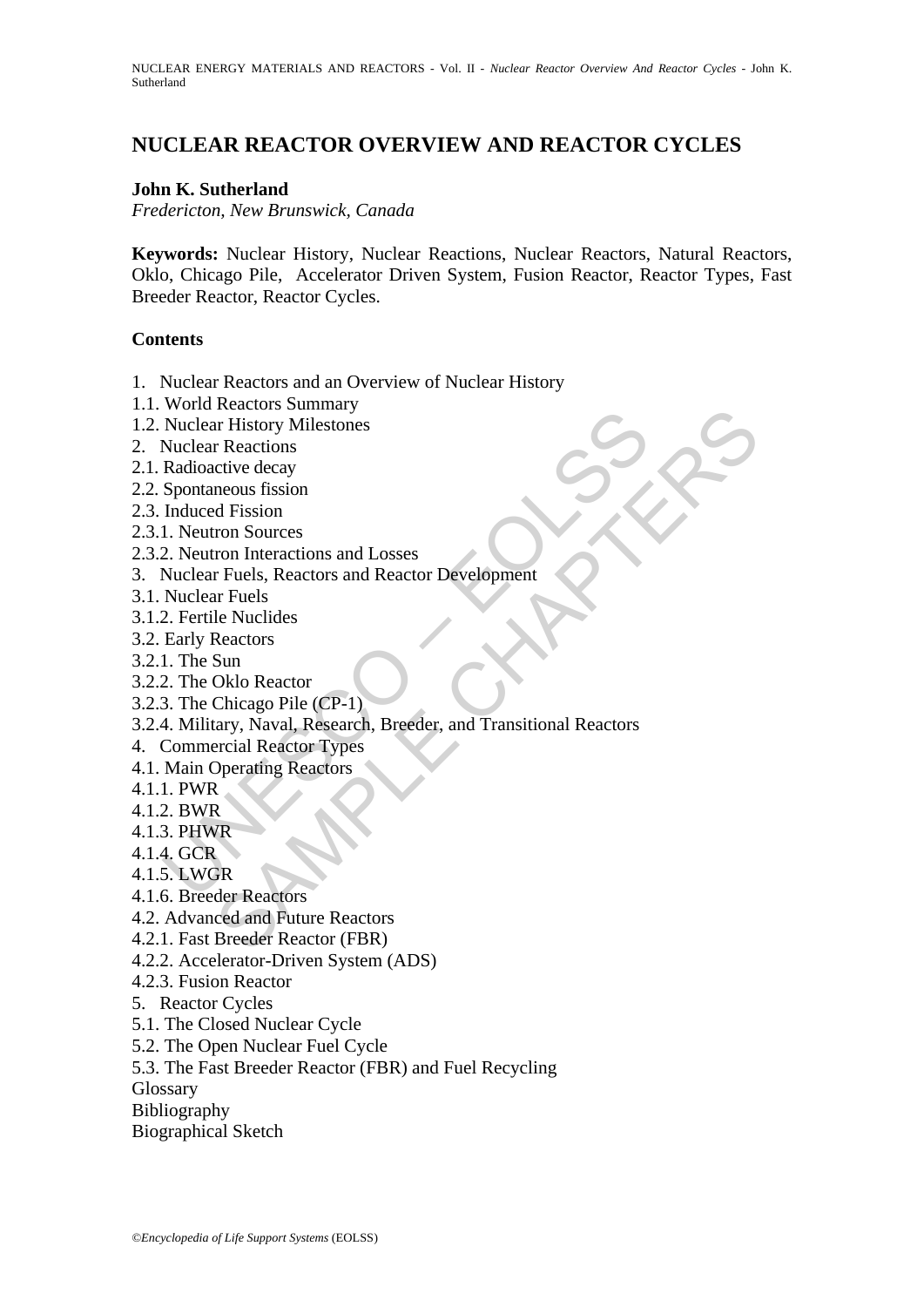NUCLEAR ENERGY MATERIALS AND REACTORS - Vol. II - *Nuclear Reactor Overview And Reactor Cycles* - John K. Sutherland

#### **Summary**

estrial nuclear reactor, which operated 1.8 billion years ago in A<br>f description of the construction and operation of the first contro<br>-1) developed and constructed by Enrico Fermi in Chicago in 194<br>he major reactor types uclear reactor, which operated 1.8 billion years ago in Africa. It preserved incurred to the function and operation of the first controlled fission reached by Enrico Fermi in Chicago in 1942. It looks bring the evolution a This chapter provides a broad overview of most of the known nuclear reactors: natural reactors of the past and present, and research, naval and commercial reactors operating in the world today. It traces some of the history of the main milestones in nuclear discoveries over the last 200 and more years, leading initially to the race to develop the first nuclear weapons and then to develop nuclear reactors for naval use and then for commercial and other uses, all of which were developed in the last 60 years. There is brief consideration of nuclear reactions which make nuclear power possible, and of the various fissile and fertile nuclear fuels that were discovered and produced to become available for use in weapons and then for production and use in different reactors and reactor cycles. It briefly examines the origins of nuclear energy from the cosmological beginnings of the universe and the operation of our own sun, through the earliest known terrestrial nuclear reactor, which operated 1.8 billion years ago in Africa. It presents a brief description of the construction and operation of the first controlled fission reactor (CP-1) developed and constructed by Enrico Fermi in Chicago in 1942. It looks briefly at the major reactor types operating in the world today, with some consideration of possible future reactor types and operation, including the Fast Breeder Reactor (FBR), the thorium breeder reactor, Accelerator Driven reactor Systems (ADS) and fusion energy. It introduces the major features of the common reactor operating cycles along with their advantages and disadvantages from the point of view of spent fuel reprocessing, weapons destruction, radioactive waste disposal volumes and fuel reserve outlook, which can be extended to millions of years with the various breeder cycles.

# **1. Nuclear Reactors and an Overview of Nuclear History**

## **1.1. World Reactors Summary**

There are about 1100 to 1400 reactors of various types and sizes in operation throughout the world in almost 80 countries:

- There are 443 large operating commercial nuclear reactors (January 2003), with another 30 reactors under construction and a further 30 in various stages of design spread through 35 countries. They range from about 400 to 1200 megawatts in electrical energy output. They use either Low Enriched Uranium (LEU <20 percent uranium-235) enriched up to about 3 to 4 percent, or natural uranium (0.7 percent uranium-235). Others are refueled with recycled uranium and plutonium as mixed oxide (MOX) fuel from reprocessing, or from retired nuclear weapons. Typical fuel requirements are from about 20 to 100 tonnes for each year or more of operation of each reactor. The spent fuel discharged from all 443 of these commercial reactors amounts to a world total of about 15,000 tonnes annually. This total world tonnage for a year is less than a single day's ore output from many metal mines and quarries, which can approach an output of 50,000 tonnes and more of ore per day.
- About 400 (or possibly about 700 according to a French report, and including various reactors not disclosed for reasons of military security) are smaller marine propulsion reactors used in nuclear powered ships (aircraft carriers and icebreakers, with multiple reactors) and submarines (U.S. (75), Russia (50), U.K. (15), France (10), and China (unknown)) with usually one but sometimes more than one reactor,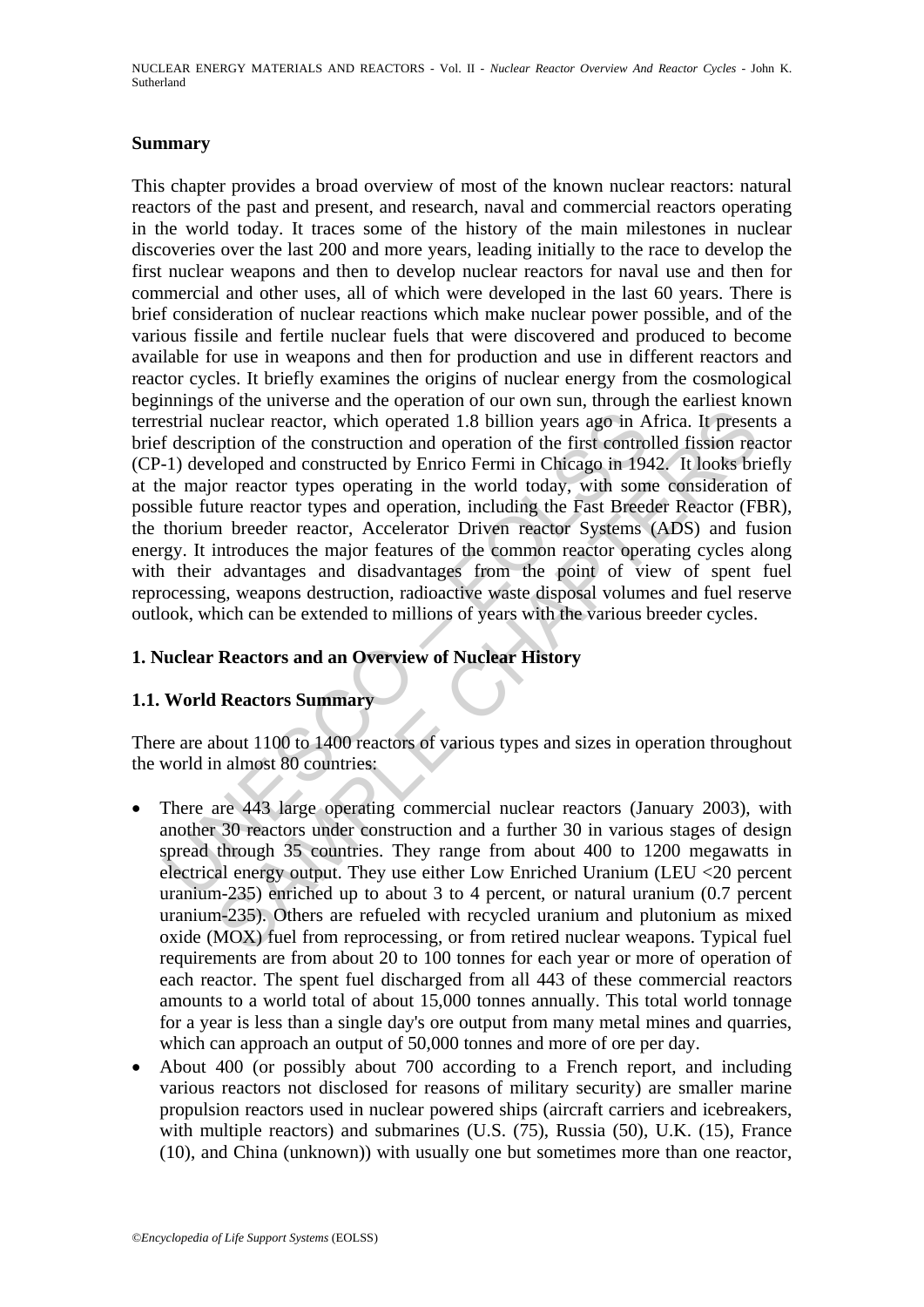using High Enriched Uranium (HEU >20 percent uranium-235). Naval reactors are designed at the present time to operate for the life of the vessel - possibly 30 years without requiring a fuel change. Earlier designs used less enriched fuel, and required several core changes over the life of the vessel. The spent fuel from all of these, as they are re-fitted or retired, amounts to no more than a few tens of tonnes in a year. Not included are several small nuclear reactors that were constructed for use in space probes destined for long-term missions beyond the solar system, and others where the unreliability and expense of solar collection systems could not be tolerated.

ranges from a few kilowatts up to a few tens of megawatts of the<br>relatively small quantities of LEU or HEU fuel. Many are und<br>used only intermittently. A few exceed 100 megawatts. Most are<br>research, including Fast Breeder by small quantities of the producing occur-<br>from a few kilowatts up to a few tens of megawatts of thermal energy u<br>ly small quantities of LEU or HEU fuel. Many are under-utilized and<br>hy intermittently. A few exceed 100 meg • About 290 small operating reactors, from a total of about 450 currently listed by the IAEA, are mostly relatively small research reactors operating in about 60 countries. These include 60 'zero power' critical assemblies, 23 test reactors, 37 training facilities, two prototypes, and one producing electricity. The potential power output ranges from a few kilowatts up to a few tens of megawatts of thermal energy using relatively small quantities of LEU or HEU fuel. Many are under-utilized and are used only intermittently. A few exceed 100 megawatts. Most are used for nuclear research, including Fast Breeder applications (the larger reactors). Some are almost fully utilized to produce medical radionuclides for use in Nuclear Medicine departments in most large hospitals around the world, as well as for other industrial applications. The spent fuel from nearly all of these amounts to no more than a few tonnes each year.

Other uses of nuclear reactors are in use or being considered. These include desalination projects to produce potable water in the middle and far east; district heating (especially in the states of the former U.S.S.R.); to provide steam to the petroleum industry for refining and to assist in oil extraction in situ from certain oil reservoirs and tar sand deposits in Canada; and barge-carried small reactors to provide electricity to remote, navigable locations (U.S. Panama Canal Zone from 1968 to 1975 for grid supply, and Russia).

There are in excess of about 3000 nuclear facilities of various kinds in operation throughout the world not counting departments of Nuclear Medicine in hospitals. All of these are based upon the operation of many of these reactors and their products. They contribute directly to society's needs in medical and industrial isotope production, industrial research, and to numerous agricultural and industrial, as well as social applications of radionuclides.

# **1.2. Nuclear History Milestones**

Although the ancient Greeks coined the word 'atom', they had no means of understanding anything about atoms, other than that Democritus seems to have defined them to be the smallest subdivision of any matter that retained all of the properties of the original material. They knew nothing of neutrons, protons or electrons, or of radiation or nuclear energy. This state of knowledge did not change significantly until the various discoveries concerning radiation and radioactive emissions after 1895 began to raise questions about the nature and significance of the atomic structure. Some of the key milestones in understanding the component parts of atoms and how they interact and behave or can be induced to behave, either for destructive purposes or for the very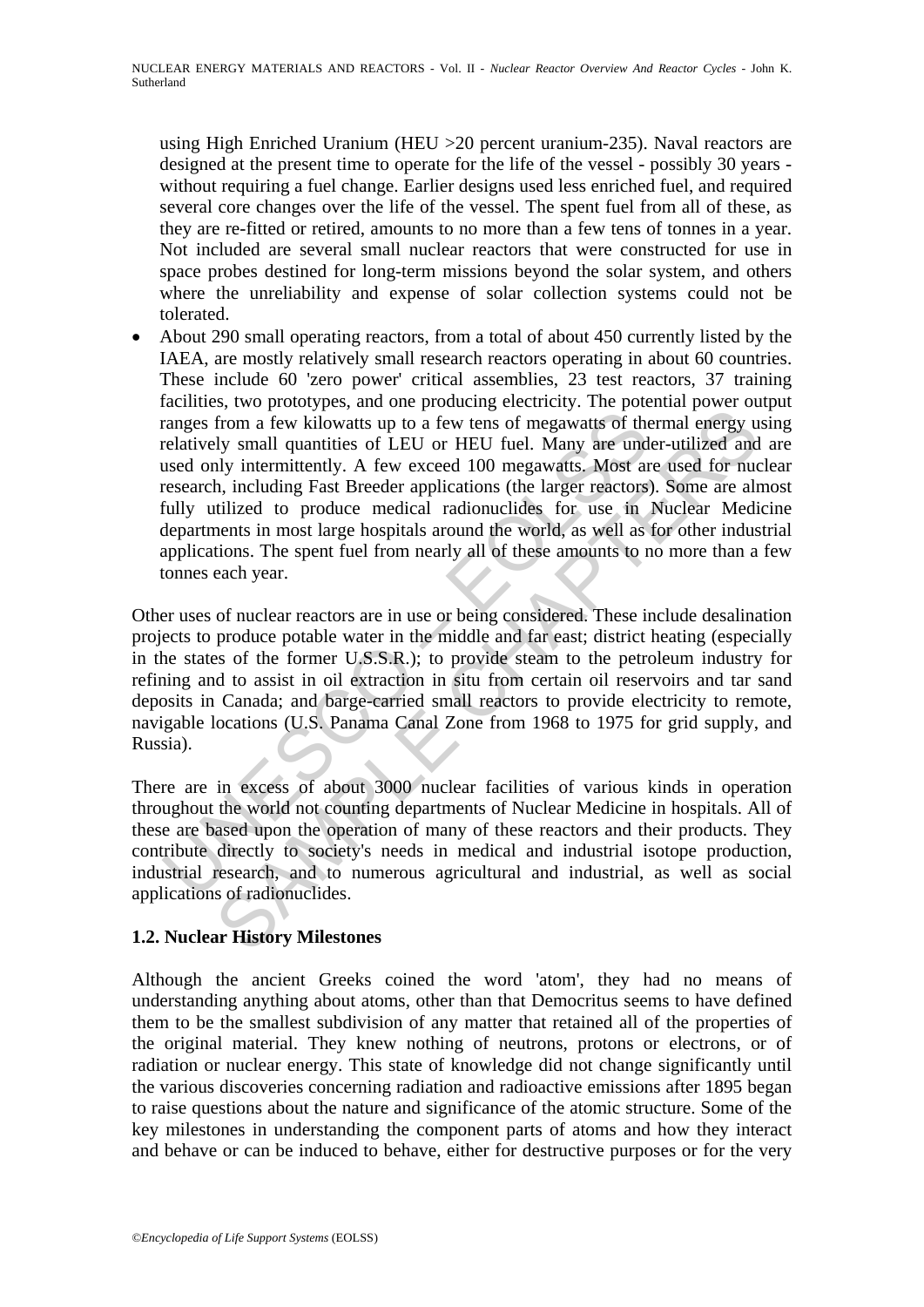| Year    | <b>Event</b>                                                                                                                                                                       |  |  |  |  |  |
|---------|------------------------------------------------------------------------------------------------------------------------------------------------------------------------------------|--|--|--|--|--|
| $-12E9$ | The Big Bang and cosmological evolution                                                                                                                                            |  |  |  |  |  |
| $-2E9$  | The Oklo Reactors, Gabon, Africa                                                                                                                                                   |  |  |  |  |  |
| 1789    | Klaproth isolated uranium from uranium ore                                                                                                                                         |  |  |  |  |  |
| 1829    | Berzelius isolated thorium.                                                                                                                                                        |  |  |  |  |  |
| 1895    | Wilhelm Konrad Roentgen at the University of Wurzburg discovered X-rays in his                                                                                                     |  |  |  |  |  |
|         | vacuum tube experiments, and took the first X-ray photograph; that of his wife's hand                                                                                              |  |  |  |  |  |
| 1896    | Henri Becquerel (at the Museum of Natural History in Paris) discovered radioactivity                                                                                               |  |  |  |  |  |
|         | in a piece of uranium ore left sitting upon a photographic film in a draw. Maria and                                                                                               |  |  |  |  |  |
|         | Pierre Curie went on to investigate radioactivity, and isolated radium and polonium<br>from Joachimstal uranium ore                                                                |  |  |  |  |  |
| 1898    | J.J. Thomson detected the emission of electrons when a metal surface is illuminated by                                                                                             |  |  |  |  |  |
|         | ultraviolet light - the photoelectric effect                                                                                                                                       |  |  |  |  |  |
| 1905    | Einstein formulated his Special Theory of Relativity, one aspect of which (the                                                                                                     |  |  |  |  |  |
|         | equivalence of mass and energy) began to give some insight into the origin of the                                                                                                  |  |  |  |  |  |
| 1911    | atomic energy that had been revealed by the discovery of radioactive decay                                                                                                         |  |  |  |  |  |
|         | Rutherford published his conclusions drawn from alpha scattering experiments - that<br>nearly all of the mass of the atom is concentrated in a tiny positively charged region in   |  |  |  |  |  |
|         | the center called the nucleus.                                                                                                                                                     |  |  |  |  |  |
| 1912    | J.J. Thomson discovered isotopes of neon, showing that atoms of the same element                                                                                                   |  |  |  |  |  |
|         | could have different masses.                                                                                                                                                       |  |  |  |  |  |
| 1913    | Niels Bohr devised the "Bohr atom" - a planetary model of the hydrogen atom with the                                                                                               |  |  |  |  |  |
|         | electron orbiting the positively charged nucleus - that explained the characteristic                                                                                               |  |  |  |  |  |
|         | spectral emissions from the hydrogen atom.                                                                                                                                         |  |  |  |  |  |
| 1920    | Ernest Rutherford speculated on the possible existence and properties of the neutron.                                                                                              |  |  |  |  |  |
| 1932    | James Chadwick conclusively demonstrated the existence of neutrons.                                                                                                                |  |  |  |  |  |
| 1932    | Cockroft and Walton in the UK were the first to split an atom.                                                                                                                     |  |  |  |  |  |
| 1933    | Hungarian physicist Leo Szilard had the idea of using a chain reaction of neutron                                                                                                  |  |  |  |  |  |
|         | collisions with atomic nuclei to release energy. He also considered the possibility of                                                                                             |  |  |  |  |  |
|         | using this chain reaction to make bombs.                                                                                                                                           |  |  |  |  |  |
| 1934    | Szilard filed a patent application for the atomic bomb. In his application. Szilard                                                                                                |  |  |  |  |  |
|         | described not only the basic concept of using neutron-induced chain reactions to create<br>explosions, but also the key concept of critical mass. This patent made Leo Szilard the |  |  |  |  |  |
|         | inventor of the atomic bomb.                                                                                                                                                       |  |  |  |  |  |
| 1934    | Fermi's research group achieved uranium fission, but did not recognize it. Several                                                                                                 |  |  |  |  |  |
|         | radioactive products were detected, but positive identifications were not made.                                                                                                    |  |  |  |  |  |
|         | Interpreting the results of neutron bombardment of uranium became known as the                                                                                                     |  |  |  |  |  |
|         | "Uranium Problem". He also discovered the principle of neutron moderation, and the                                                                                                 |  |  |  |  |  |
|         | enhanced capture of slow neutrons.                                                                                                                                                 |  |  |  |  |  |
| 1938    | Hahn and Strassmann were confused over the results of an experiment which actually                                                                                                 |  |  |  |  |  |
|         | achieved fission, but which they did not recognize. Hahn contacted Lise Meitner who                                                                                                |  |  |  |  |  |
|         | recognized that they had achieved fission, and relayed her interpretation to Hahn.                                                                                                 |  |  |  |  |  |
| 1938    | Hahn determined conclusively that one of the mysterious radioactive substances was a                                                                                               |  |  |  |  |  |
|         | previously known isotope of barium, which had arisen by fission. Working with                                                                                                      |  |  |  |  |  |
| 1939    | Meitner, they developed a theoretical interpretation of this demonstrated fact.<br>Otto Frisch observed fission when he detected fission fragments in an ionization                |  |  |  |  |  |
|         | chamber.                                                                                                                                                                           |  |  |  |  |  |
|         | Niels Bohr publicly announced the discovery of fission, at a conference in Washington                                                                                              |  |  |  |  |  |
|         | D.C. He also realized that U-235 and U-238 had different fission properties, and that                                                                                              |  |  |  |  |  |
|         | the undiscovered element 94-239 (plutonium-239) was also fissile. The fact that a                                                                                                  |  |  |  |  |  |
|         | large cross section for slow fission implied a large fast fission cross section (for                                                                                               |  |  |  |  |  |
|         | weapons) was only later realized.                                                                                                                                                  |  |  |  |  |  |
|         | Szilard, Teller and Wigner feared that the fission energy might be used in bombs built                                                                                             |  |  |  |  |  |
|         | by the Germans. They persuaded Albert Einstein, America's most famous physicist, to                                                                                                |  |  |  |  |  |

great benefit of humankind, as with any technology, are shown in Table 1.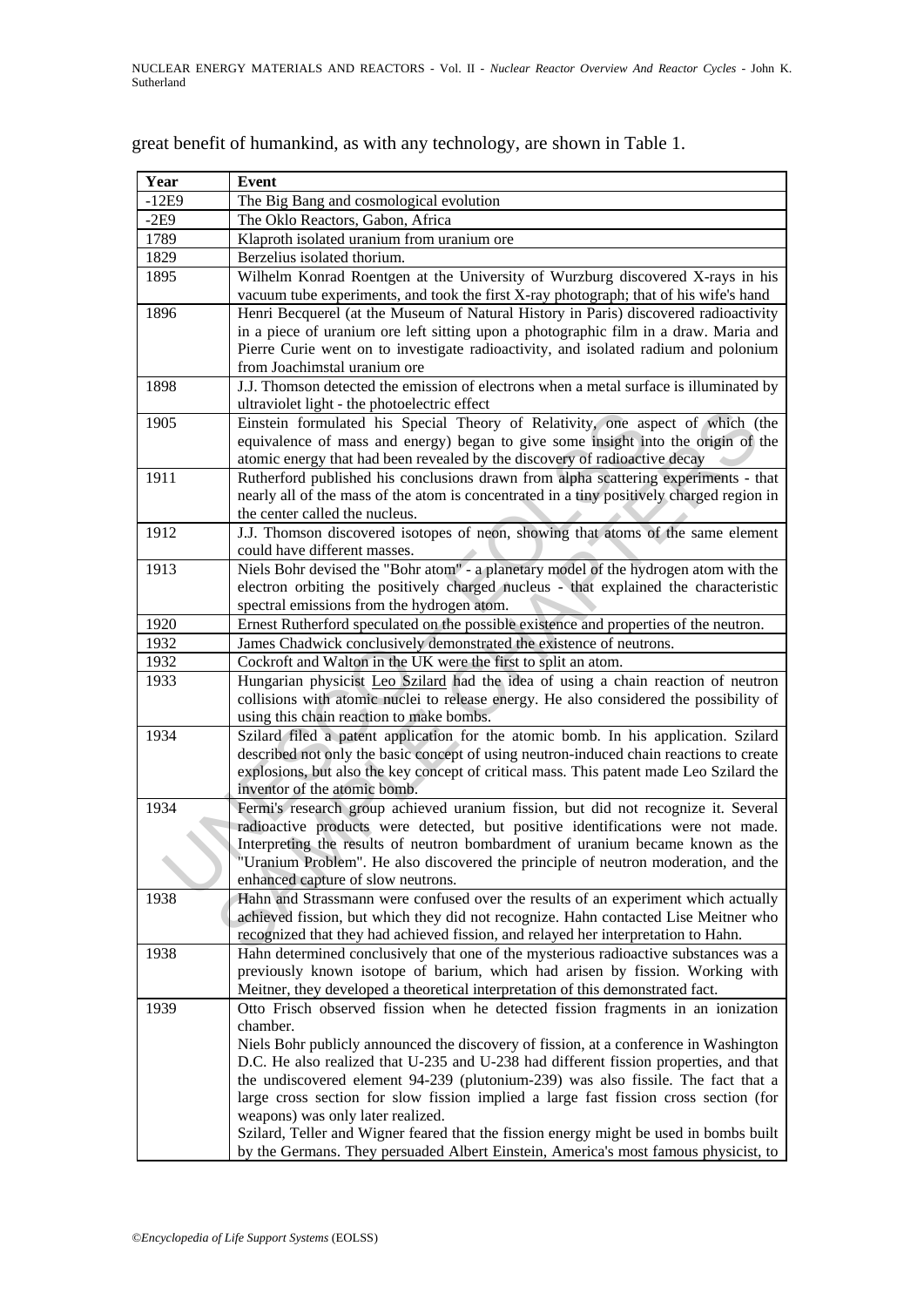|      | warn President Roosevelt of this danger, which he did in an August 2, letter. Werner<br>Heisenberg was actually trying to develop such a weapon for Germany, but received |
|------|---------------------------------------------------------------------------------------------------------------------------------------------------------------------------|
|      | inadequate support.<br>Szilard wrote to Fermi and described the idea of a uranium lattice in carbon, as a chain<br>reactor.                                               |
| 1940 | John Dunning at Columbia made the first direct measurements of the slow fission                                                                                           |
|      | cross-section of U-235. George Kistiakowski suggested gaseous diffusion to produce<br>quantities of U-235.                                                                |
| 1941 | In February 1941, Abelson began actual development of a practical uranium                                                                                                 |
|      | enrichment system (liquid thermal diffusion) and on February 26, Seaborg and Wahl                                                                                         |
|      | discovered element 94 - plutonium. By July 1941 plutonium was demonstrated to be a                                                                                        |
|      | much superior fissile material than U-235. Fermi and his team at Columbia assembled                                                                                       |
|      | a sub-critical pile of 30 tonnes of graphite and 8 tonnes of uranium, with a projected k                                                                                  |
|      | (neutron multiplication factor) of 0.83. Purer materials were obviously needed to get k                                                                                   |
|      | above 1; the 'critical' point.                                                                                                                                            |
| 1942 | A new district organization was created with the intentionally misleading name                                                                                            |
|      | "Manhattan Engineer District" (MED), now commonly called "The Manhattan                                                                                                   |
|      | Project".                                                                                                                                                                 |
| 1942 | Fermi's first experimental pile in Stagg field had a projected k of 0.995. On December                                                                                    |
|      | 1, 1942, Fermi's group completed CP-1 in a squash court at Stagg Field, Chicago. On                                                                                       |
|      |                                                                                                                                                                           |
|      | December 2, CP-1 went super-critical (became more than self-sustaining) with                                                                                              |
|      | k=1.0006, and reached a thermal output of 0.5 watts, before being closed down.                                                                                            |
| 1945 | July 16 1945 - At about 5:30 a.m. Gadget (Pu-239) was detonated in the first atomic                                                                                       |
|      | explosion in history at the Trinity site. The explosive yield was 20-22 kt (kilo-tonnes                                                                                   |
|      | of TNT equivalent), vaporizing the steel tower. One military observer had opined prior                                                                                    |
|      | to the explosion that it would likely be a squib.                                                                                                                         |
| 1945 | August 6, 1945 - 8:16 (Hiroshima time) Little Boy (U-235) exploded at an altitude of                                                                                      |
|      | 1850 feet, 550 feet from the aim point, the Aioi Bridge, with a yield of 12.5-18 kt (best                                                                                 |
|      | estimate was 15 kt).                                                                                                                                                      |
| 1945 | August 9, 1945 - 11:02 (Nagasaki time) Fat Man (Pu-239) exploded at 1950 feet near                                                                                        |
|      | the perimeter of the city, scoring a direct hit on the Mitsubishi Steel and Arms Works.                                                                                   |
|      | The torpedoes that were used against Pearl Harbor in 1941, starting the US conflict with                                                                                  |
|      | Japan, were made in this Nagasaki factory. The yield was 19-23 kt (the best estimate                                                                                      |
|      | was 21 kt).                                                                                                                                                               |
| 1951 | The first nuclear reactor to produce electricity (about 100 watts) was the small                                                                                          |
|      | Experimental Breeder reactor (EBR-1) in Idaho, which started up in December 1951.                                                                                         |
|      | The main U.S. effort in reactors at that time was under Admiral Hyman Rickover, who                                                                                       |
|      | developed the Pressurized Water Reactor (PWR) for naval use.                                                                                                              |
| 1953 | The Mark 1 prototype naval reactor started up in Idaho.                                                                                                                   |
| 1954 | The first nuclear-powered submarine, USS Nautilus, was launched.                                                                                                          |
| 1954 | A prototype graphite moderated but water-cooled reactor, Obninsk, the world's first                                                                                       |
|      | commercial nuclear power plant, started up in Russia.                                                                                                                     |
| 1956 | In Britain, the first of the 50 MW(e) Magnox reactors, Calder Hall-1, started up.                                                                                         |
| 1957 | The U.S. Atomic Energy Commission built the 90 MW(e) Shippingport demonstration                                                                                           |
|      | PWR reactor - a modified submarine reactor design - in Pennsylvania. It operated until                                                                                    |
|      | 1982.                                                                                                                                                                     |
| 1959 | The U.S.A. and U.S.S.R. launched their first nuclear-powered surface vessels.                                                                                             |
| 1960 | In the U.S.A., the boiling water reactor (BWR) was developed by the Argonne                                                                                               |
|      | National Laboratory, and the first one, Dresden-1 of 250 MW(e), designed by General                                                                                       |
|      | Electric, was started up. Westinghouse designed the first fully commercial PWR of                                                                                         |
|      | 250 MW(e), Yankee Rowe, Massachusetts, which started up in 1960 and operated to                                                                                           |
|      | 1992.                                                                                                                                                                     |
| 1977 | Starting in 1977, the Shippingport Atomic Power Station was operated as a light water                                                                                     |
|      | breeder reactor using uranium and thorium. Over five years, the core produced more                                                                                        |
|      | than 10 billion kilowatt-hours of thermal power. In 1982, the reactor was shut down to                                                                                    |
|      | conduct a detailed fuel examination. A 1987 report on the experiment showed that the                                                                                      |
|      | core contained approximately 1.3 percent more fissile material after producing heat for                                                                                   |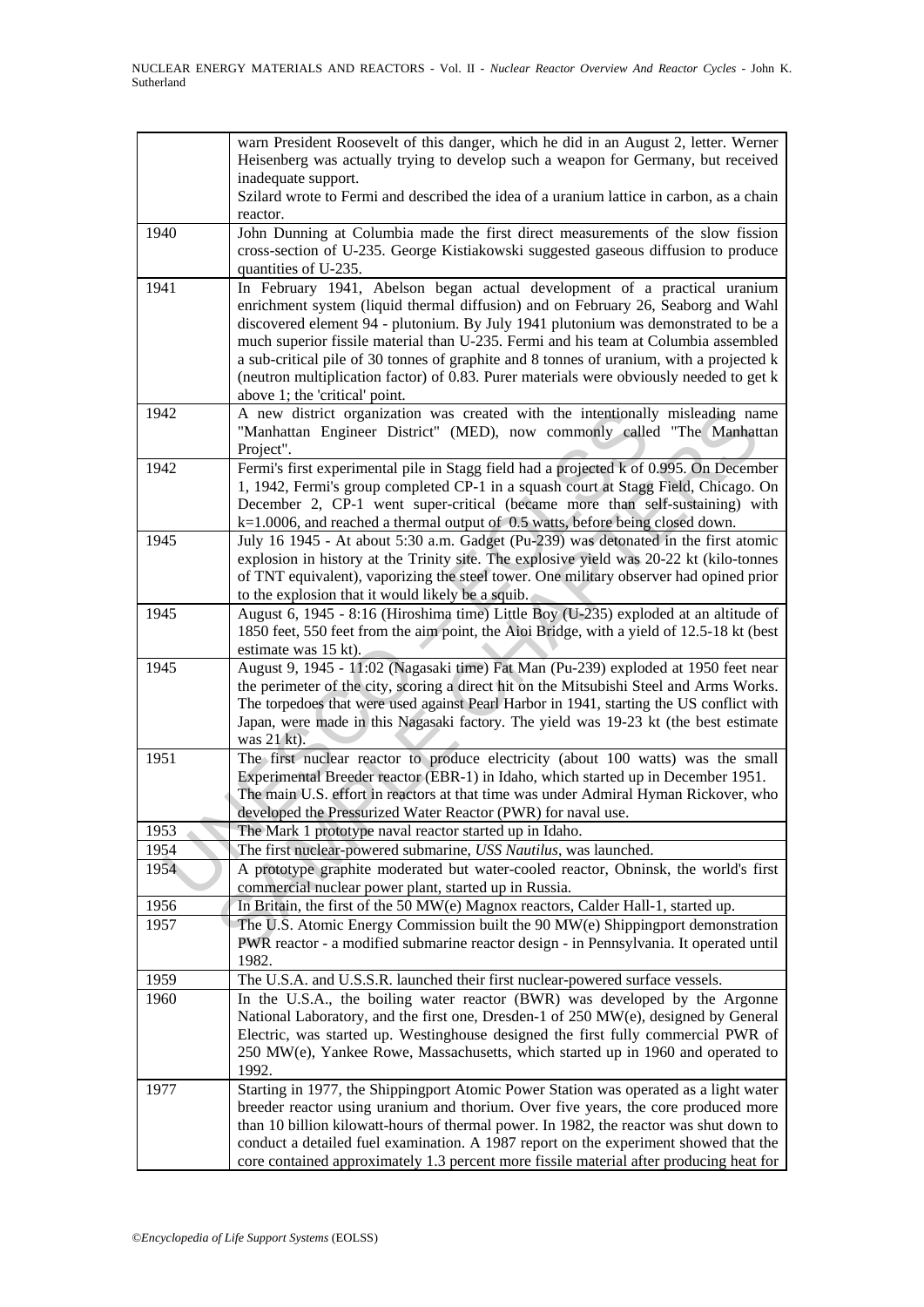five years than it did before initial operation. Breeding had occurred in a light water reactor system using most of the same equipment used in conventional reactors. Data are from many sources, including the WNA, Atomic Energy Insights (AEI), ORNL, and from the history of the Los Alamos laboratory.

## Table 1: Nuclear History Selected Milestones

# **2. Nuclear Reactions**

There are three significant nuclear transformation or decay processes, all of which emit energy, and two of which that emit neutrons:

- Radioactive decay and alpha decay processes,
- Spontaneous fission (emitting neutrons) and,
- Induced fission (emitting neutrons).

## **2.1. Radioactive decay**

This occurs in all radioactive isotopes. Transformation of a neutron or proton in the nucleus of a radio-isotope can kick out a negative beta particle or a positive beta particle respectively and transmute the element into a different one. Any residual energy instability after the beta emission is relieved by the emission of one or more gamma ray energies, or through other processes. For example, radioactive decay by beta emission occurs when tritium (H-3) emits a negative beta particle by decay of a neutron in its nucleus, to a proton, to become helium-3. In this rare case, no following gamma emission occurs.

| Spontaneous fission (emitting neutrons) and,                           |                                                                                                                                                                 |                                                                                                                                           |                                                                                                                                    |                                                                                                                                                                                                                                                                                                                                                                                                                                                                                                                         |
|------------------------------------------------------------------------|-----------------------------------------------------------------------------------------------------------------------------------------------------------------|-------------------------------------------------------------------------------------------------------------------------------------------|------------------------------------------------------------------------------------------------------------------------------------|-------------------------------------------------------------------------------------------------------------------------------------------------------------------------------------------------------------------------------------------------------------------------------------------------------------------------------------------------------------------------------------------------------------------------------------------------------------------------------------------------------------------------|
| Induced fission (emitting neutrons).                                   |                                                                                                                                                                 |                                                                                                                                           |                                                                                                                                    |                                                                                                                                                                                                                                                                                                                                                                                                                                                                                                                         |
| <b>Radioactive decay</b>                                               |                                                                                                                                                                 |                                                                                                                                           |                                                                                                                                    |                                                                                                                                                                                                                                                                                                                                                                                                                                                                                                                         |
| ecome helium-3. In this rare case, no following gamma emission occurs. |                                                                                                                                                                 |                                                                                                                                           |                                                                                                                                    | occurs in all radioactive isotopes. Transformation of a neutron or proton in<br>eus of a radio-isotope can kick out a negative beta particle or a positive beta par<br>ectively and transmute the element into a different one. Any residual energy instab<br>the beta emission is relieved by the emission of one or more gamma ray energie<br>ugh other processes. For example, radioactive decay by beta emission occurs w<br>um (H-3) emits a negative beta particle by decay of a neutron in its nucleus, to a pro |
|                                                                        | Nuclide<br>$H-3$<br>$Co-60$<br>$Kr-85$<br>$Sr-90$<br>Ru-106<br>$Cs-137$<br>Ce-144<br>Pm-147<br>$Tm-170$<br>$Po-210$<br>Pu-238<br>Am-241<br>$Cm-242$<br>$Cm-244$ | Half-life<br>(years)<br>12.32<br>5.27<br>10.76<br>28.78<br>1.02<br>30.07<br>0.78<br>2.62<br>0.35<br>0.38<br>87.7<br>432.7<br>0.45<br>18.1 | Watts/g<br>0.325<br>17.45<br>0.590<br>0.916<br>31.8<br>0.427<br>25.5<br>0.340<br>11.86<br>141.3<br>0.558<br>0.113<br>120.0<br>2.78 |                                                                                                                                                                                                                                                                                                                                                                                                                                                                                                                         |
|                                                                        |                                                                                                                                                                 | Data from Chart of the Nuclides.                                                                                                          |                                                                                                                                    |                                                                                                                                                                                                                                                                                                                                                                                                                                                                                                                         |

Table 2: Radio-isotopic Power Data in Watts per Gram

Various compact nuclear energy systems are based upon the radioactive decay heat of certain radionuclides shown in Table 2. Some of these have long been used to produce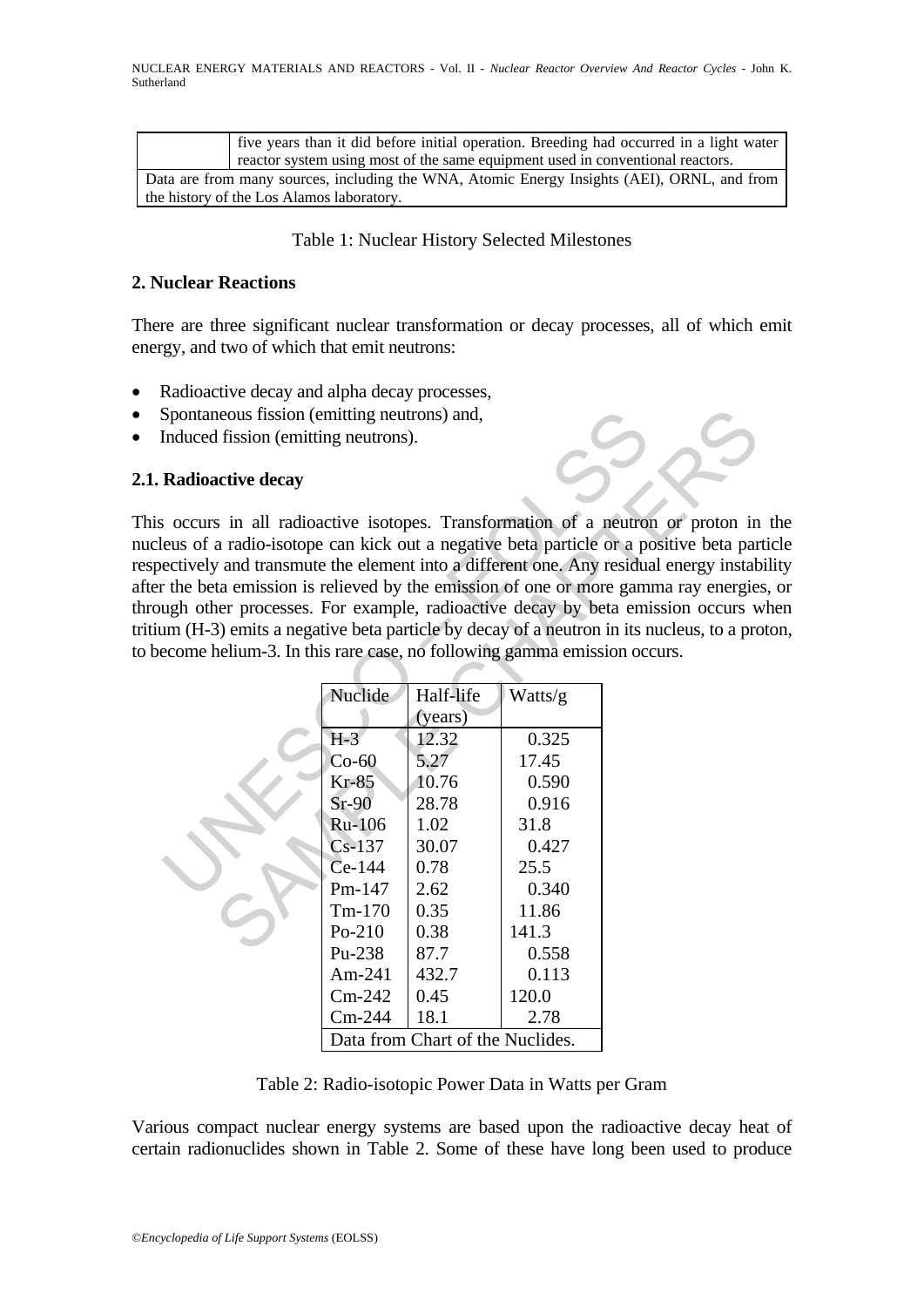electricity in many sensing and signaling applications where reliability is essential, but where it may be impossible or may not be reasonable to have a permanent human presence, such as at the Polar Regions or underwater, and in satellite energy systems. Some heart pacemakers formerly used Pu-238 as a reliable power source.

*Alpha decay* is a radioactive decay process - emitting a doubly positively charged helium nucleus - that occurs in the heavy elements above thorium (*Z*=90) and in their radioactive daughters down to stable lead (*Z*=82).

1 alternative decay of the abundant, very short half-life, fission<br>nly trace quantities in nature. After shutdown, this decay heat<br>ent after 24 hours.<br>TO ACCESS ALL THE 37 PAGES OF THIS CHA<br>Visit: http://www.eolss.net/Eols Transport and the abundant, very short half-life, fission nuclides that of<br>dioactive decay of the abundant, very short half-life, fission nuclides that o<br>ce quantities in nature. After shutdown, this decay heat drops to ab Relatively little energy is emitted by the radioactive decay process of a single atom (up to a few MeV), but in total, radioactive decay heating is responsible for the inner heat of the earth and all related geothermal activity from volcanism and earthquakes to continental drift. In an operating reactor at full power, about 7 percent of the total heat production is from the radioactive decay of the abundant, very short half-life, fission nuclides that occur in only trace quantities in nature. After shutdown, this decay heat drops to about 0.7 percent after 24 hours.

TO ACCESS ALL THE **37 PAGES** OF THIS CHAPTER, Visit: http://www.eolss.net/Eolss-sampleAllChapter.aspx

#### **Bibliography**

- - -

British Petroleum - BP Statistical Review of World Energy Use. Web Site address: www. bp.com/stats/ [This site provides access to downloadable files for the most recent and comprehensive coverage of overall world energy use from all significant sources of energy].

Eisenbud, M. (1987) Environmental Radioactivity from Natural, Industrial and Military Sources. Academic Press Inc. [This text is one of the best introductions to the subject, providing data for the beginning student as well as the advanced specialist].

Fusion Reactors. A web site address for the Joint European Torus (JET) experiment is www.jet.efda.org. [This site provides operational details of fusion reactor development and operational milestones.]

International Atomic Energy Agency (IAEA). Web site address: www.iaea.org [This United Nations site is a comprehensive source of detailed international nuclear and radiation related information of high quality].

Jungk, R. Brighter Than a Thousand Suns. A personal History of the Atomic Scientists. [This book is one of the best and most interesting historical works on the build-up to the atomic bomb and provides a wealth of personal details on the scientists.]

Lamarsh, John R. and Baralta, A. J. (2001). *Introduction to Nuclear Engineering*. Prentice Hall. [This book is a basic comprehensive text for university engineering students. It provides high quality and fairly detailed information on nuclear physics principles, radiation, and nuclear reactors].

Nuclear Energy International. U.S. based site of Nuclear Energy Information. Web site address: www.nei.org. [This site provides a general overview of nuclear energy information in an easily understood format].